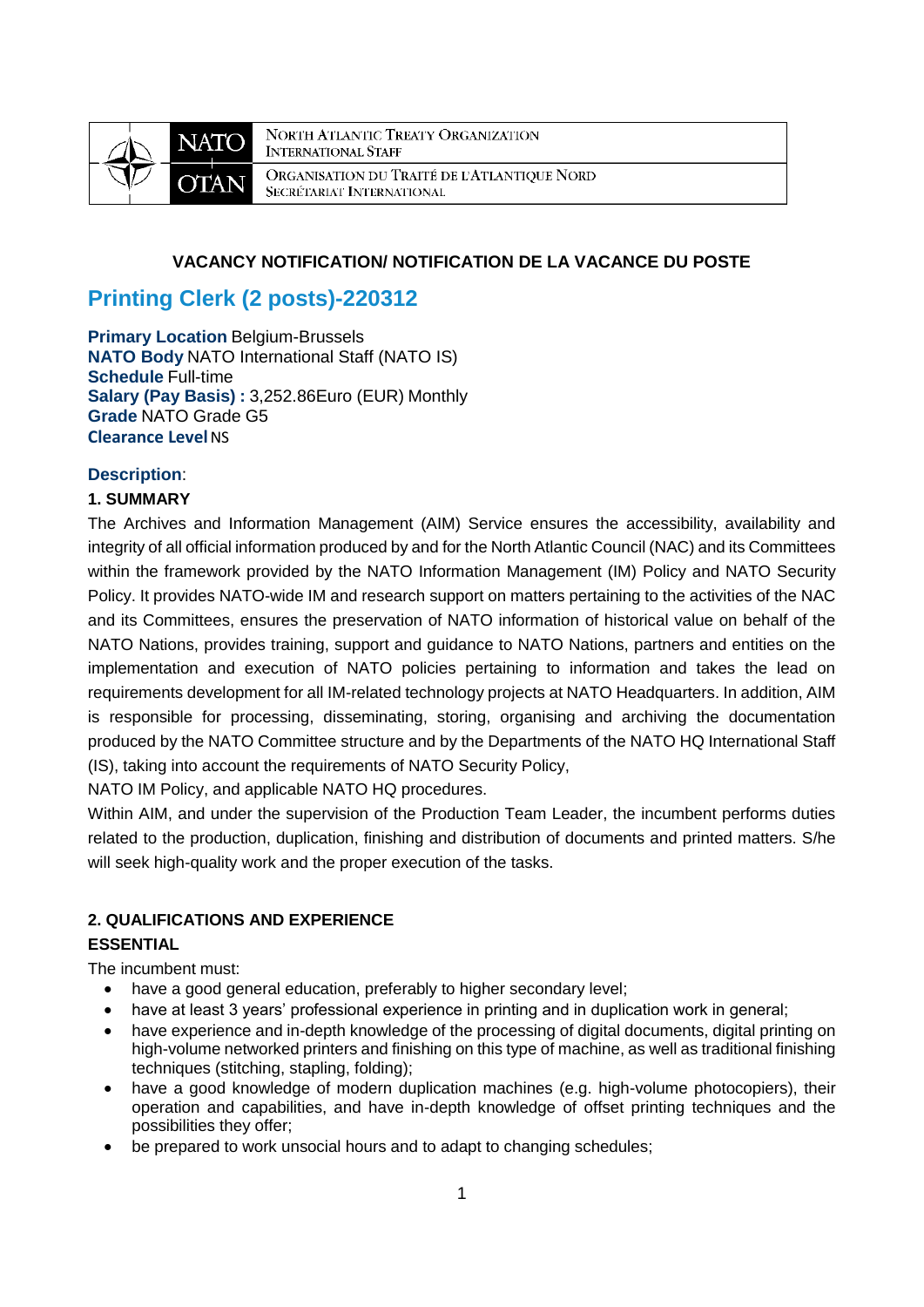possess the following minimum levels of NATO's official languages (English/French): V ("Advanced") in one; II ("Elementary") in the other.

# **DESIRABLE**

The following would be considered an advantage:

- a professional qualification in the field of printing;
- knowledge of NATO document handling and relevant procedures.

## **3. MAIN ACCOUNTABILITIES**

## **Planning and Execution**

Ensure that the work assigned to her/him is completed within deadlines. Support the other members of the team in the printing and finishing of documents.

## **Project Management**

Monitor processes to ensure high quality work within given deadlines. Report on any problems encountered.

## **Stakeholder Management**

Work closely with the Production Team Leader, the Head, Printing Unit and the Head, Graphics Design Studio, as well as with other International Staff colleagues.

#### **Information Management**

Oversee the efficient flow of information within the Unit.

#### **Expertise Development**

Stay abreast of professional developments in the printing and finishing fields, and make relevant recommendations to the Production Team Leader. Attend training as appropriate and share expertise with others when possible.

#### **Knowledge Management**

Monitor various processes. Analyze and report any problems, identify potential efficiencies, make recommendations and implement approved solutions.

Perform any other related duty as assigned.

## **4. INTERRELATIONSHIPS**

The incumbent is part of a team. S/he reports to the Production Team Leader and works within a team of five operators. S/he works closely with the Document Distribution Unit.

Direct reports: N/a

Indirect reports: n/a

## **5. COMPETENCIES**

The incumbent will demonstrate the following competencies:

- Clarity and accuracy: checks own work;
- Customer service orientation: responds appropriately, maintains clear communication;
- Empathy: listens actively;
- Flexibility: accepts the need for flexibility;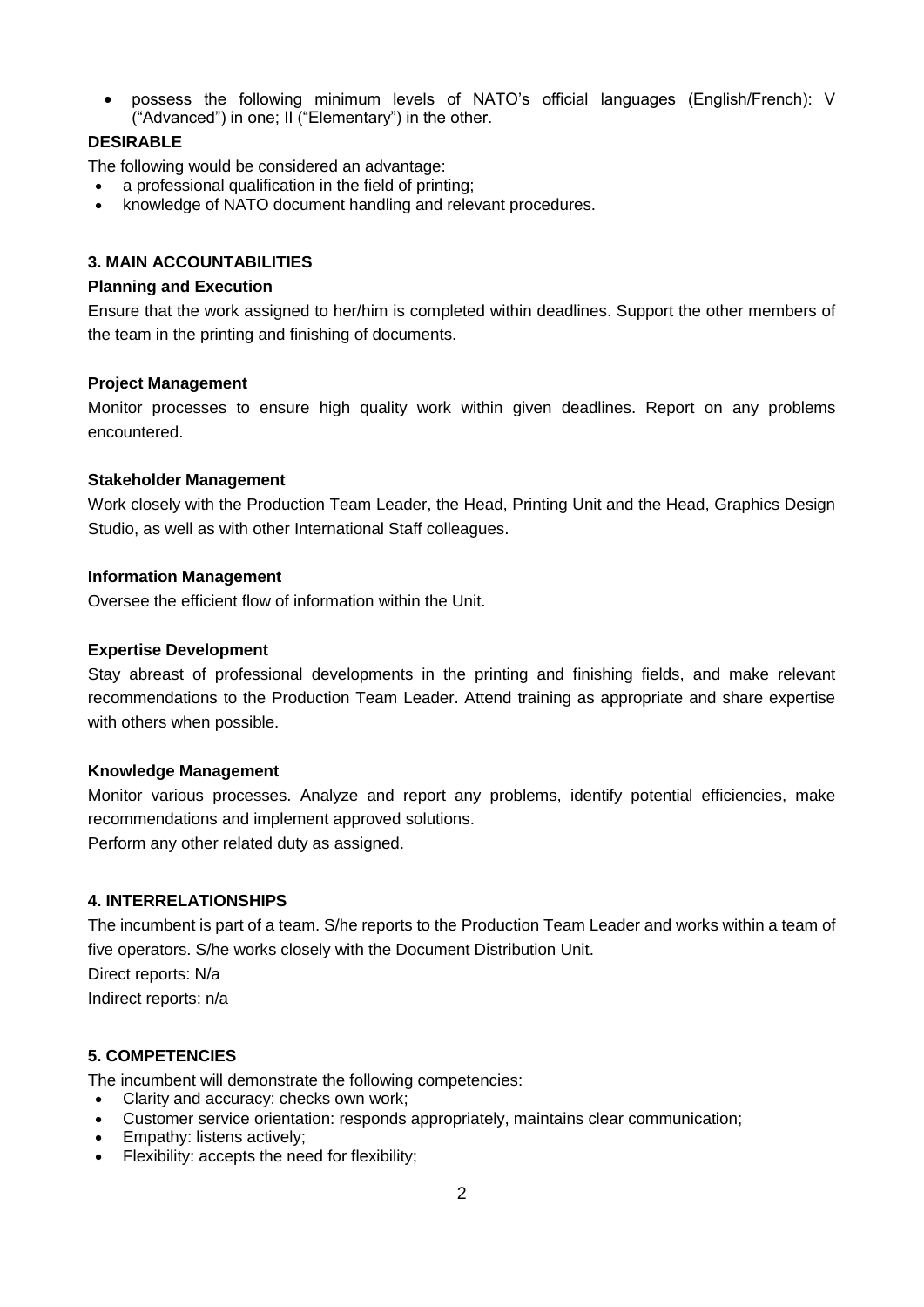- Initiative: reacts to short-term opportunities or problems;
- Organisational commitment: is able to fit in;
- Teamwork: co-operates.

# **6. CONTRACT**

Contract to be offered to the successful applicant (if non-seconded):

Definite duration contract of three years' duration; possibility of an indefinite duration contract thereafter Contract clause applicable: In accordance with the NATO Civilian Personnel Regulations, the successful candidate will receive a definite duration contract of three years, which may be followed by an indefinite duration contract. If the successful applicant is seconded from the national administration of one of NATO's member States, a 3-year definite duration contract will be offered, which may be renewed for a further period of up to 3 years subject to the agreement of the national authority concerned. The maximum period of service in the post as a seconded staff member is six years. Serving staff will be offered a contract in accordance with the NATO Civilian Personnel Regulations.

# **7. RECRUITMENT PROCESS**

Please note that we can only accept applications from nationals of NATO member countries.

- Applications must be submitted using e-recruitment system, as applicable:
- For NATO civilian staff members only: please apply via the internal recruitment portal [\(link\)](https://nato.taleo.net/careersection/1/jobsearch.ftl?lang=en);
- For all other applications: [www.nato.int/recruitment](http://www.nato.int/recruitment)

Please note that at the time of the interviews, candidates will be asked to provide evidence of their education and professional experience as relevant for this vacancy.

Appointment will be subject to receipt of a security clearance (provided by the national Authorities of the selected candidate) and approval of the candidate's medical file by the NATO Medical Adviser. More information about the recruitment process and conditions of employment, can be found at our website [\(http://www.nato.int/cps/en/natolive/recruit-hq-e.htm\)](http://www.nato.int/cps/en/natolive/recruit-hq-e.htm)

## **8. ADDITIONAL INFORMATION**

NATO is committed to diversity and inclusion, and strives to provide equal access to employment, advancement and retention, independent of gender, age, nationality, ethnic origin, religion or belief, cultural background, sexual orientation, and disability. NATO welcomes applications of nationals from all member Nations, and strongly encourages women to apply.

Building Integrity is a key element of NATO's core tasks. As an employer, NATO values commitment to the principles of integrity, transparency and accountability in accordance with international norms and practices established for the defence and related security sector. Selected candidates are expected to be role models of integrity, and to promote good governance through ongoing efforts in their work.

Due to the broad interest in NATO and the large number of potential candidates, telephone or e-mail enquiries cannot be dealt with.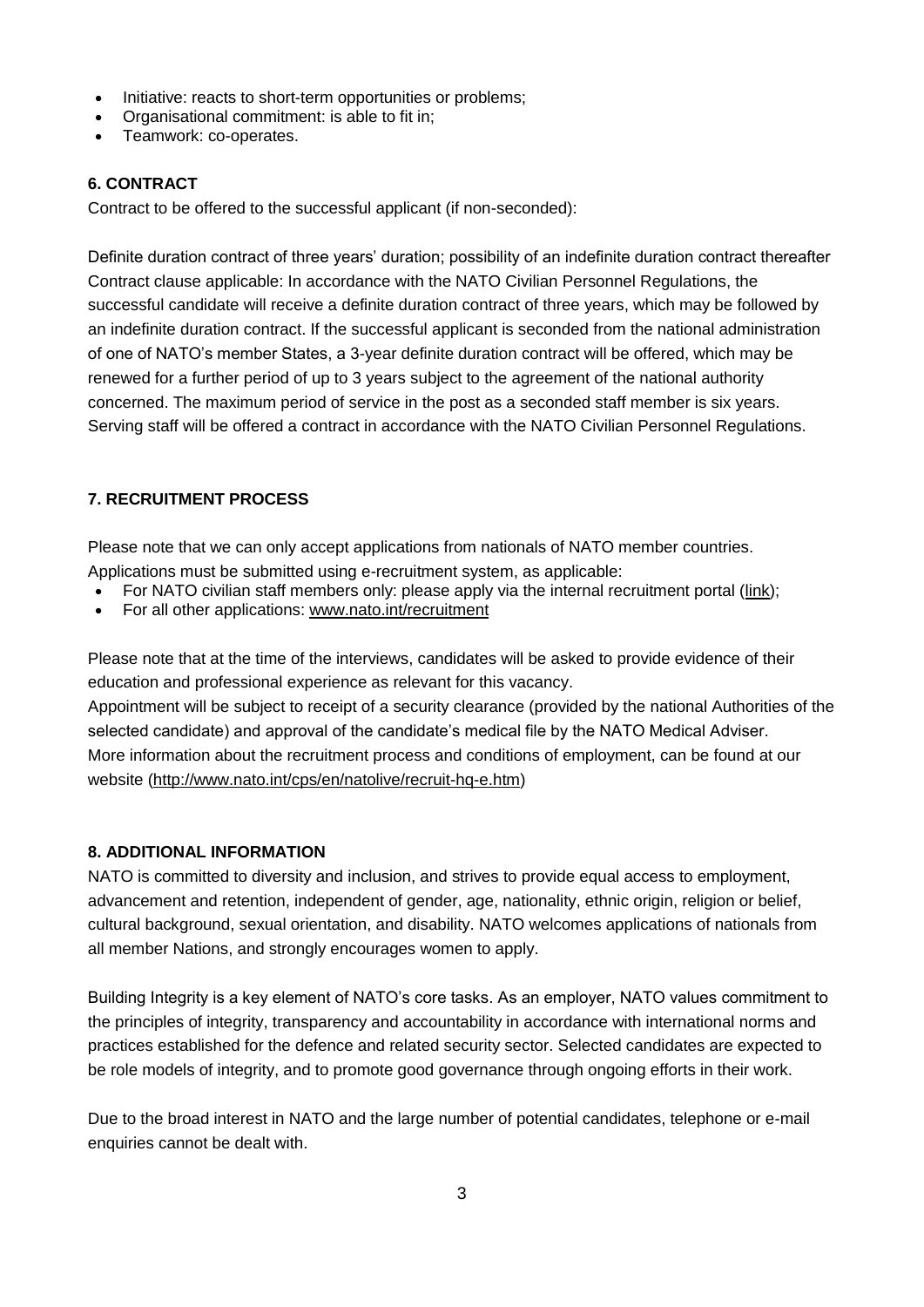Applicants who are not successful in this competition may be offered an appointment to another post of a similar nature, albeit at the same or a lower grade, provided they meet the necessary requirements.

The nature of this position may require the staff member at times to be called upon to travel for work and/or to work outside normal office hours.

The organization offers several work-life policies including Teleworking and Flexible Working arrangements (Flexitime) subject to business requirements.

Please note that the International Staff at NATO Headquarters in Brussels, Belgium is a non-smoking environment.

For information about the NATO Single Salary Scale (Grading, Allowances, etc.) please visit our [website.](https://www.nato.int/cps/en/natolive/86790.htm) Detailed data is available under the Salary and Benefits tab.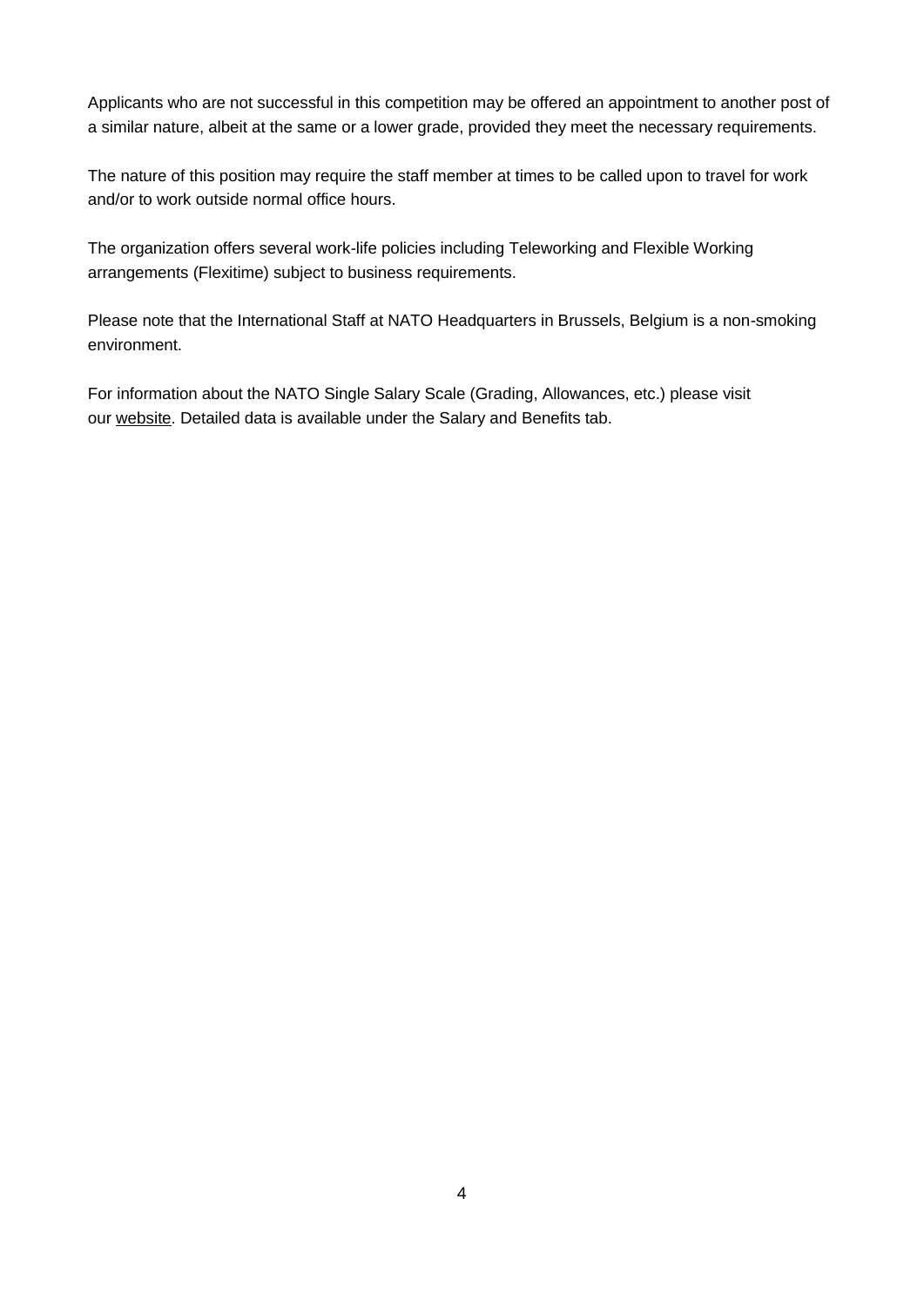# **Commis(e) (imprimeur) (2 positions) (220312)**

**Emplacement principal** Belgique-Bruxelles **Organisation** OTAN SI **Horaire** Temps plein **Date de retrait** 03-juil.-2022 **Salaire (Base de paie)** 3 252,86Euro (EUR) Mensuelle **Grade** NATO Grade G5 **Niveau de l'habilitation de sécurité** NS

# **Description**

# **1. RÉSUMÉ**

Le Service Archives et gestion de l'information (AIM) veille à l'accessibilité, à la disponibilité et à l'intégrité de toutes les informations officielles produites par ou pour le Conseil de l'Atlantique Nord et les comités qui lui sont subordonnés, dans le cadre défini par la politique de gestion de l'information OTAN et par la politique de sécurité de l'OTAN. Le Service AIM apporte, à l'échelle de l'OTAN, un soutien en matière de gestion de l'information et de recherche pour tout ce qui a trait aux activités du Conseil et de ses comités ; il assure, pour le compte des pays de l'OTAN, la conservation des informations OTAN ayant une valeur historique ; il fournit formation, soutien et orientations aux pays membres, aux pays partenaires et aux entités de l'OTAN pour la mise en œuvre et l'application des politiques de l'Organisation relatives à l'information, et il dirige la définition des besoins pour tous les projets portant sur les technologies de gestion de l'information au siège de l'OTAN. De plus il est chargé de traiter, de diffuser, de stocker, d'organiser et d'archiver les documents produits par les comités de l'OTAN et par les services du Secrétariat international de l'Organisation en tenant compte des prescriptions de la politique de sécurité de l'OTAN, de la politique de gestion de l'information OTAN et des procédures en vigueur au siège de l'OTAN.

Au sein du Service AIM, sous la supervision de la/du chef de l'Unité de Production, la/le titulaire du poste exécute des tâches liées à la production, à la reproduction, à la finition et à la distribution de documents et d'imprimés. Elle/Il veille à assurer un travail de qualité ainsi que la bonne exécution des tâches dont il/elle a la charge.

# **2. QUALIFICATIONS ET EXPÉRIENCE ACQUIS ESSENTIELS**

Le/La titulaire doit :

- avoir une bonne instruction générale, de préférence du niveau secondaire supérieur ;
- avoir une expérience professionnelle d'au moins 3 ans dans le domaine de l'impression et de la reproduction en général ;
- avoir l'expérience et une connaissance approfondie du traitement des documents numériques et de l'impression numérique sur des imprimantes haut volume en réseau et de la finition sur ce type de machine, ainsi que des techniques de finition traditionnelles (piquage, agrafage, pliage) ;
- avoir une bonne connaissance des machines de reproduction modernes (tels que photocopieurs haut volume), de leur fonctionnement et de leurs capacités, et avoir une connaissance approfondie des techniques d'impression offset et des possibilités qu'elles offrent ;
- être disposé(e) à travailler en dehors des heures normales de service et à s'adapter à des horaires variables ;
- avoir au minimum le niveau de compétence V(« avancé ») dans l'une des deux langues officielles de l'OTAN (anglais/français), et le niveau II (« élémentaire ») dans l'autre.

# **ACQUIS SOUHAITABLES**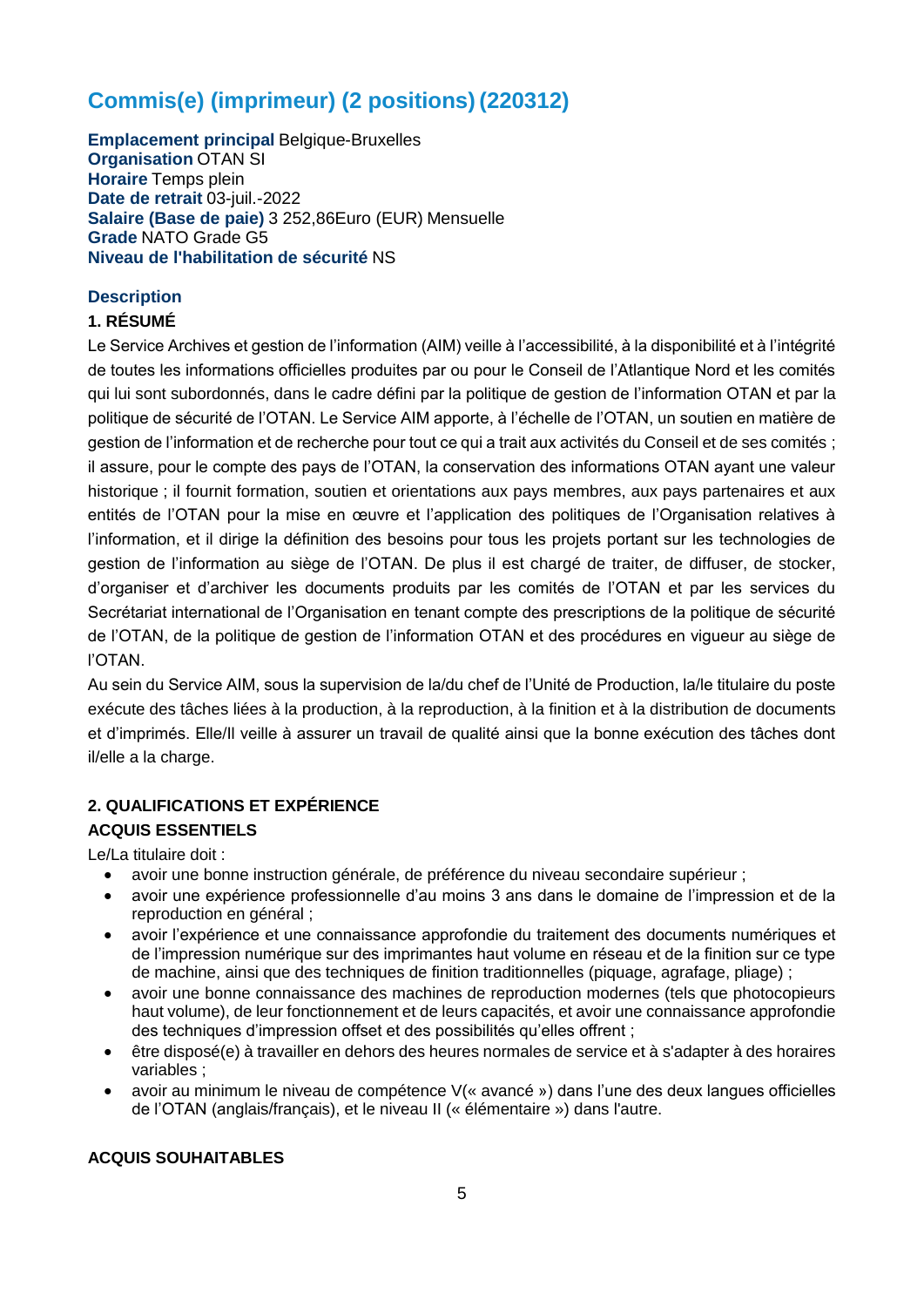Serait considérée comme un atout :

- un certificat de qualification professionnelle dans le domaine de l'impression ;
- la connaissance des procédures de traitement des documents OTAN et d'autres procédures pertinentes.

## **3. RESPONSABILITÉS PRINCIPALES**

## **Planification et exécution**

Elle/Il s'assure que les travaux dont elle/il a la charge soient réalisés dans les délais. Apporte son soutien aux autres membres de l'équipe pour l'impression et la finition des documents.

## **Gestion de projet**

Surveille les différents processus de sorte que le travail fourni soit de grande qualité et que les délais soient respectés. Signale les problèmes.

## **Gestion des parties prenantes**

Travaille en étroite coordination avec la/le chef de l'Unité Production, la/le chef de l'Unité Impression, la/le chef du Studio Graphique, ainsi qu'avec ses collègues du Secrétariat international.

## **Gestion de l'information**

Veille à la bonne circulation de l'information au sein de l'Unité.

## **Développement de l'expertise**

Se tient informé(e) de l'évolution des techniques dans le domaine de l'impression et de la finition et fait des recommandations pertinentes à la/au chef de l'Unité Production. Suit des formations appropriées et partage son expertise avec d'autres, dans la mesure du possible.

## **Gestion des connaissances**

Surveille les différents processus. Analyse et rend compte des problèmes, cherche des façons de gagner en efficacité, recommande des solutions et applique celles qui ont été approuvées. S'acquitte d'autres tâches en rapport avec ses fonctions, selon les besoins.

## **4. STRUCTURE ET LIAISONS**

La/Le titulaire du poste fait partie d'une équipe. Elle/il relève de la/du chef de l'Unité Production. Travaille au sein d'une équipe constituée de cinq opérateurs. Elle/Il collabore étroitement avec l'Unité Distribution. Nombre de subordonné(e)s direct(e)s : sans objet

Nombre de subordonné(e)s indirect(e)s : sans objet

## **5. COMPÉTENCES**

La/le titulaire du poste doit faire preuve des compétences suivantes :

- Clarté et précision : vérifie son travail.
- Souci du service au client : réagit de façon appropriée, entretient une communication claire.
- Empathie : écoute activement.
- Flexibilité : accepte la nécessité de faire preuve de flexibilité.
- Initiative : réagit à des opportunités ou à des problèmes de court terme.
- Engagement à l'égard de l'Organisation : est capable de s'intégrer.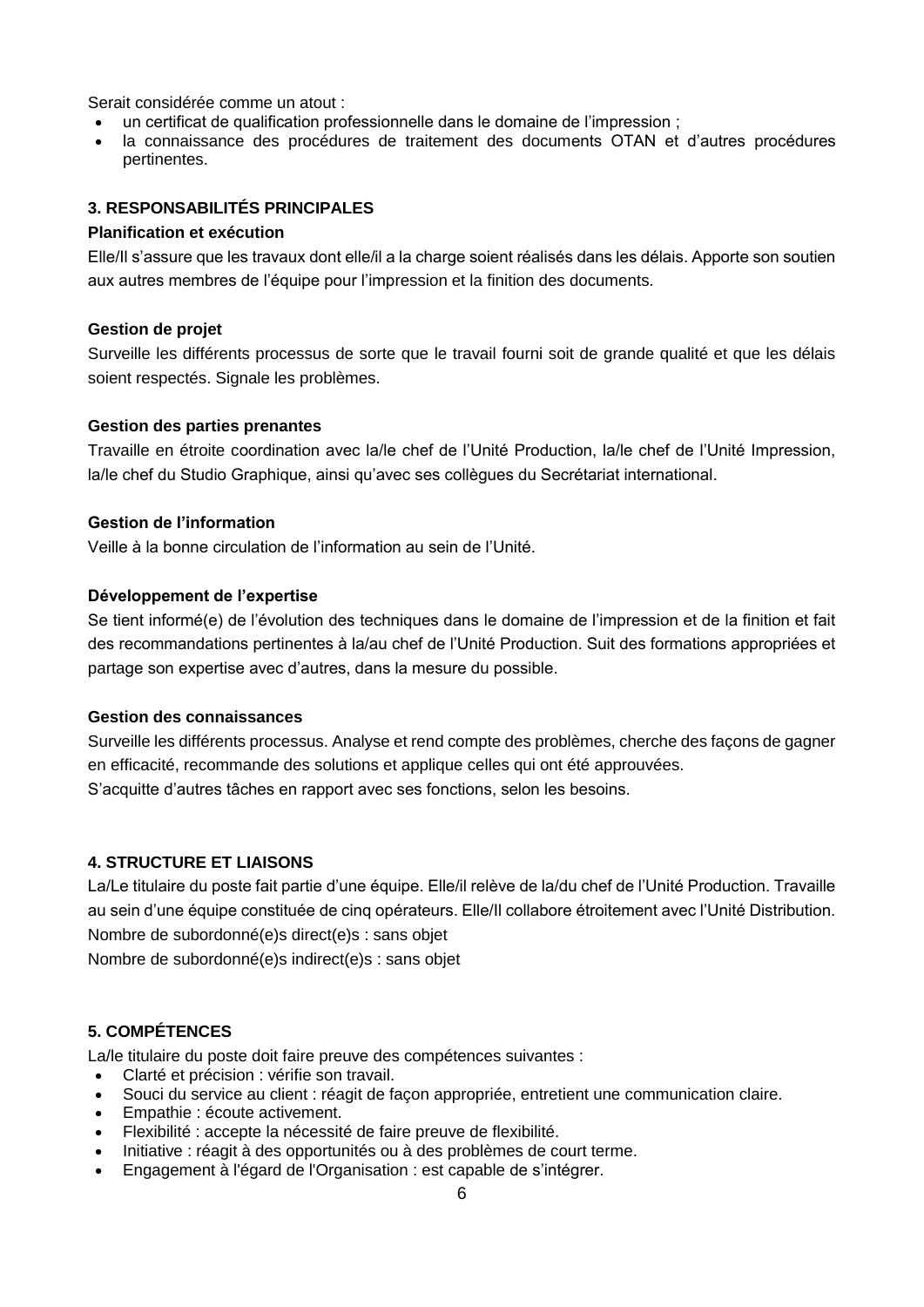Travail en équipe : coopère.

# **6. CONTRAT**

# **Contrat proposé (hors détachement) : contrat d'une durée déterminée de trois ans ; qui pourra être suivi d'un contrat de durée indéterminée.**

# Clause contractuelle applicable :

Conformément au Règlement du personnel civil de l'OTAN, la personne retenue se verra offrir un contrat d'une durée déterminée de trois ans, qui pourra être suivi d'un contrat de durée indéterminée. Si la personne retenue est détachée de l'administration d'un État membre de l'OTAN, elle se verra offrir un contrat d'une durée déterminée de trois ans, qui, sous réserve de l'accord des autorités nationales concernées, pourra être reconduit pour une période de trois ans maximum. À ce poste, la durée de service d'un agent détaché n'excède pas six ans.

Les agents en fonction se verront offrir un contrat conforme aux dispositions du Règlement du personnel civil de l'OTAN.

# **7. PROCESSUS DE RECRUTEMENT**

On notera que seules les candidatures de ressortissant(e)s de pays de l'OTAN pourront être acceptées.

Les candidatures doivent être soumises via l'un des liens suivants :

- Pour les membres du personnel civil de l'OTAN seulement : veuillez postuler via [le portail interne](http://nato.taleo.net/careersection/1/jobsearch.ftl?lang=en)  [de recrutement](http://nato.taleo.net/careersection/1/jobsearch.ftl?lang=en) ;
- Pour tous les autres candidats : www.nato.int/recruitment

Veuillez noter : Au moment des entretiens, les candidat(e)s seront invité(e)s à présenter des justificatifs de leur formation et de leur expérience professionnelle pertinentes pour ce poste.

La nomination se fera sous réserve de la délivrance d'une habilitation de sécurité par les autorités du pays dont le/la candidat(e) retenu(e) est ressortissant(e) et de l'approbation de son dossier médical par le/la médecin conseil de l'OTAN.

Pour plus d'informations concernant le processus de recrutement et les conditions d'emploi, veuillez vous référer au site suivant. http://www.nato.int/cps/en/natolive/recruit-hq-e.htm.

# **8. INFORMATIONS COMPLÉMENTAIRES**

L'OTAN est déterminée à promouvoir la diversité et l'inclusion, et elle s'attache à assurer l'égalité de traitement en matière d'emploi, d'avancement et de fidélisation indépendamment de toute considération liée au genre, à l'âge, à la nationalité, à l'origine ethnique, à la religion ou aux croyances, à la culture, à l'orientation sexuelle, ou au handicap. L'Organisation examinera les candidatures de ressortissant(e)s de tous les pays membres, et encourage vivement les femmes à postuler.

Le développement de l'intégrité est un élément clé des tâches fondamentales de l'Alliance. En tant qu'employeur, l'OTAN attache une grande importance au respect des principes d'intégrité, de transparence et de redevabilité, conformément aux normes et aux pratiques internationales établies pour le secteur de la défense et de la sécurité s'y rapportant. Les candidat(e)s sélectionné(e)s doivent être des modèles d'intégrité et s'employer en permanence à promouvoir la bonne gouvernance dans le cadre de leur travail.